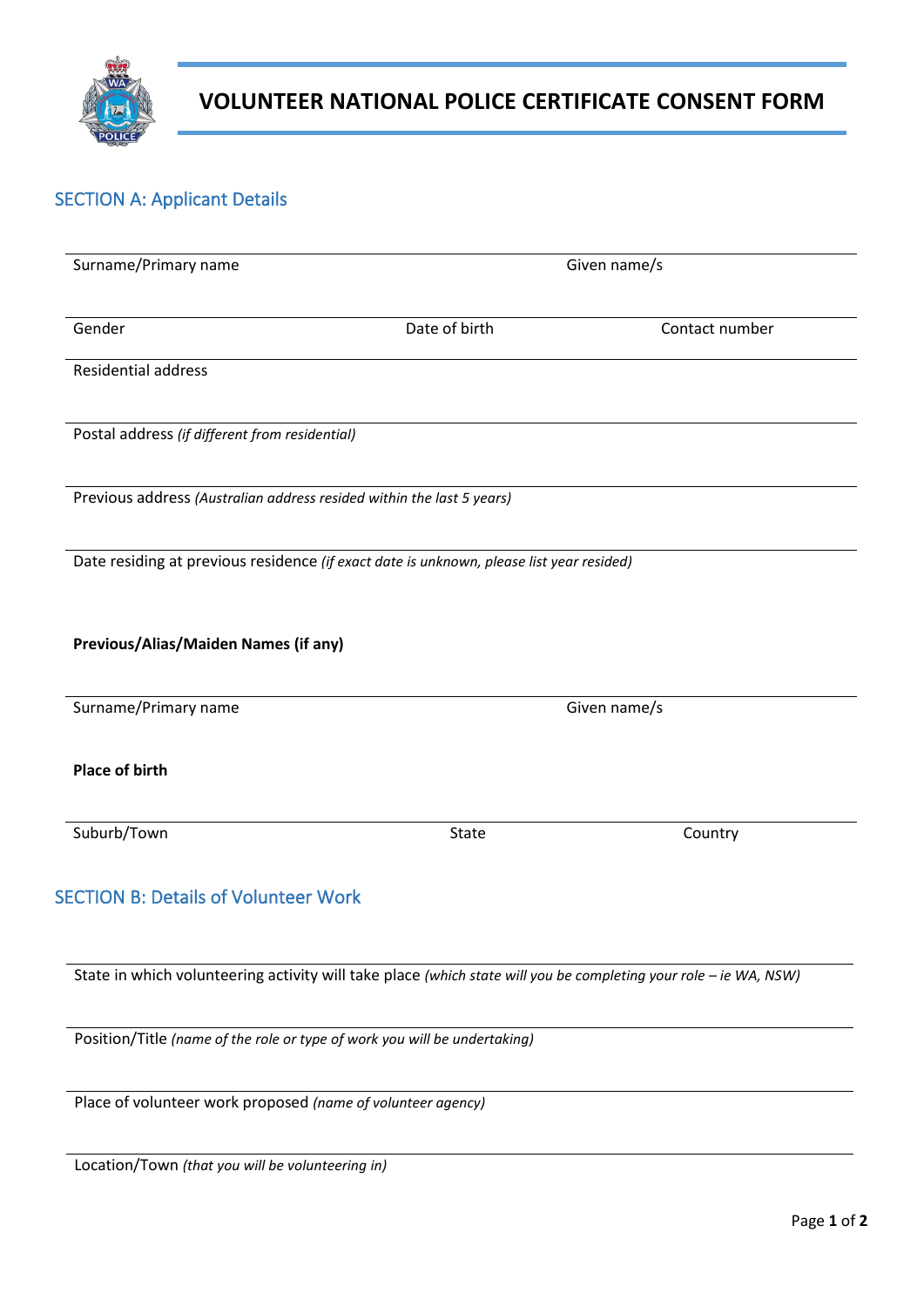#### SECTION C: Consent and Indemnity

I certify that I am the applicant named in this form and all details herein provided by me are true and correct. I consent to a check of the records of all Australian Police Jurisdictions and to the acknowledgment of the existence of any court outcomes and/or pending charges being provided to the volunteer organisation as named in this document via a Volunteer National Police Certificate (VNPC) issued in my name.

In consideration of the WA Police releasing an acknowledgement of any court outcomes, pending charges and other relevant matters under this application, I hereby indemnify the state of WA, its servants and agents including all members of WA Police against all actions, suits, proceedings, causes of actions, cost, claims and demands whatsoever which may be brought or made against it or them by anybody or person by reason of or arising out of the reason of any details of any court outcomes and other information recorded against my name purporting to either relate to or concern me.

Volunteer Signature **Date** Date

#### SECTION D: Volunteer Agency Verification

I confirm that I have viewed the applicant's ID documents as per the guidelines and verified that the details contained within this form match the ID. I confirm that I am authorised by my volunteer organisation to submit volunteer checks on the applicant's behalf and that I will enter only the details contained on this form into the VNPC online application.

Volunteer Agency **Agency Agency Code Agency Code** 

Volunteer agency representative signature Date